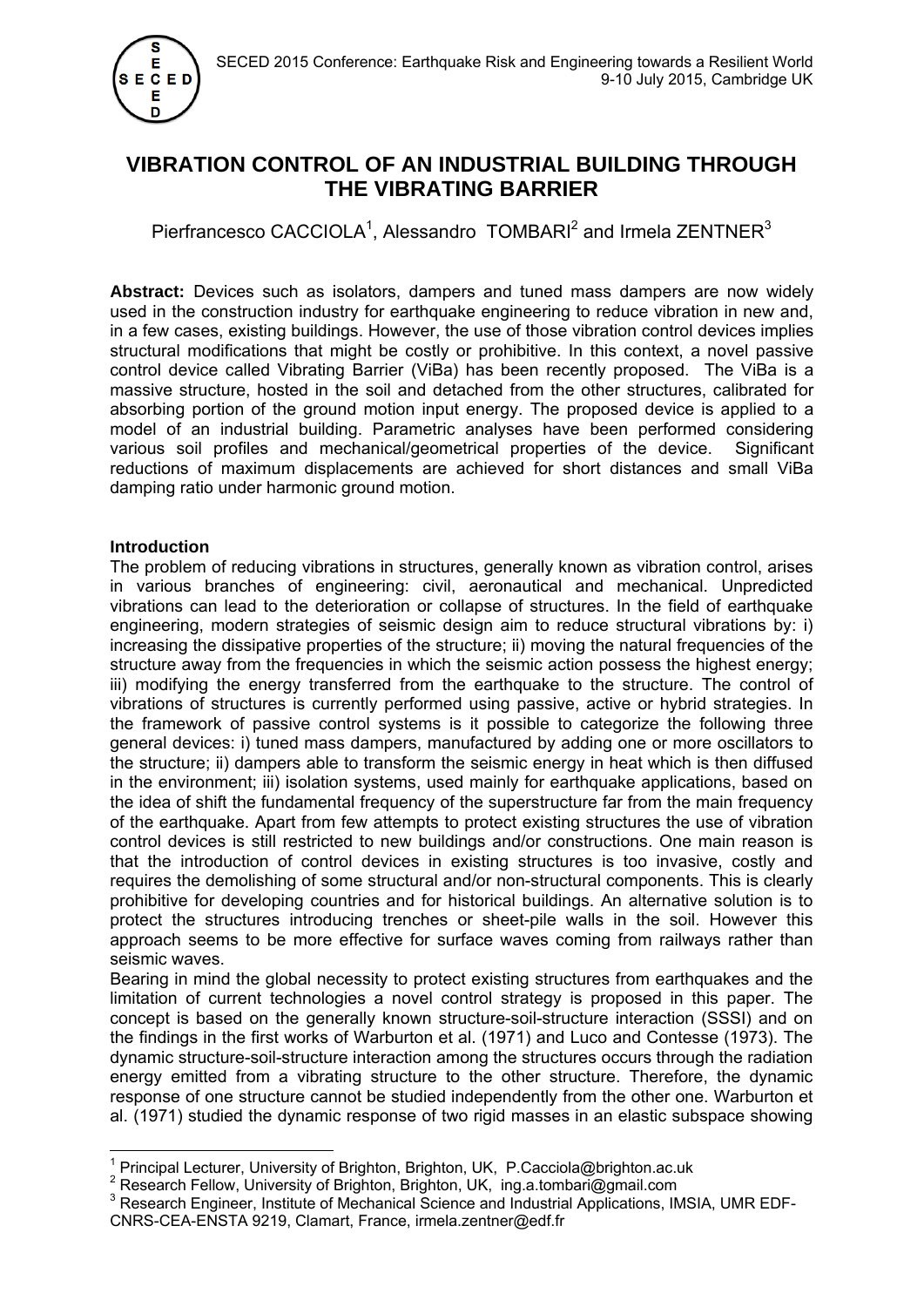the influence of one mass respect to the other. Luco and Contesse (1973) studied the dynamic interaction between two parallel infinite shear walls placed on rigid foundations and forced by vertically incident SH wave. They showed the interaction effects are especially important for a small shear wall located close to a larger structure. Kobori and Kusakabe (1980) extended the structure-soil-structure interaction study to flexible structures and pointed out that the response of a structure might be sensibly smaller due the presence and interaction of another structure. Important studies on SSSI were performed for investigating critical facilities as Nuclear Power Plant building by both experimental tests (Kitada et al., 1999) and numerical simulations (Clouteau et al., 2012). Finally, a recent review of the structure-soil-structure interaction problem can be found in Lou et al. (2011). An extension to the traditional structure-soil-structure interaction problem where only two structures are considered in the study is performed through the site-city interaction problem. Due to the difficulties involved in modelling the multiple interactions and the sustained progress in computational mechanics numerical approaches based on wave propagation and finite or boundary element analysis are usually adopted for the study of site city interaction (Clouteau and Aubry 2001, Chávez-García and Cárdenas-Soto 2002, Kham et al. 2002). Interestingly in Kham et al. 2002 it has been shown as the energy of ground motion at the free field in the city might be reduced by around 50% due to the perturbation induced by resonant buildings. Analytical studies on site-city interaction have also been proposed in the literature by Gueguen et al. (2002) and Boutin and Roussillon (2004). In Gueguen et al. (2002) the effect of the city is accounted for by modelling the structures as a simple oscillator, while in Boutin and Roussillon (2004) the multiple interactions between buildings are studied through homogenization methods.

In this context, a novel passive control device called Vibrating Barrier (ViBa), has been recently proposed by Cacciola (2012). The device is a massive structure, hosted in the soil, calibrated for protecting structures by absorbing portion of the ground motion input energy. The main novelty is the ViBa is designed to protect existing structures without being directly in contact with them. The device has been already investigated by Cacciola and Tombari (2014) for protecting monopiled-structures. The current paper investigates the effect of the ViBa on an industrial building, a large FEM model comprised of the cylindrical reinforced concrete shell with an internal structure located inside the shell. The external and the internal structure are both supported by a common circular rigid concrete basemat and the foundation results to be embedded. The aim of the work is calibrating the ViBa parameters in order to protect the Reactor Building when subjected to seismic excitation. The effects of the ViBa are investigated through parametric studies by considering several spacing and soil profiles. Steady state analyses are carried out for both cases of single structure and structure protected by the ViBa showing the reduction affected by the novel device to the structure in terms of maximum acceleration.

# **Problem formulation**

The investigation of the effects of the ViBa device on the Industrial Building involves dealing with Structure-Soil-Structure Interaction problems. Consider the large global n-degree of freedom (n-DOF) structural linear system depicted in Figure 1. The dynamic governing equations of motion are casted in the frequency domain as follows:

$$
\left[\mathbf{K}_{\text{glob}}(\omega) - \omega^2 \mathbf{M}_{\text{glob}} + i\omega \mathbf{C}_{\text{glob}}\right] \mathbf{u}(\omega) = \mathbf{f}(\omega) \tag{1}
$$

where  $i = \sqrt{-1}$ ;  $M_{\text{glob}}$ ,  $C_{\text{glob}}$ , and  $K_{\text{glob}}(\omega)$  are the real [n x n] global mass, damping and stiffness matrices respectively ;  $\mathbf{u}(\omega)$  and  $\mathbf{f}(\omega)$  corresponds to the [n x 1] vectors of the nodal absolute displacements and the applied forces in the frequency domain ( $\omega$  is the circular frequency).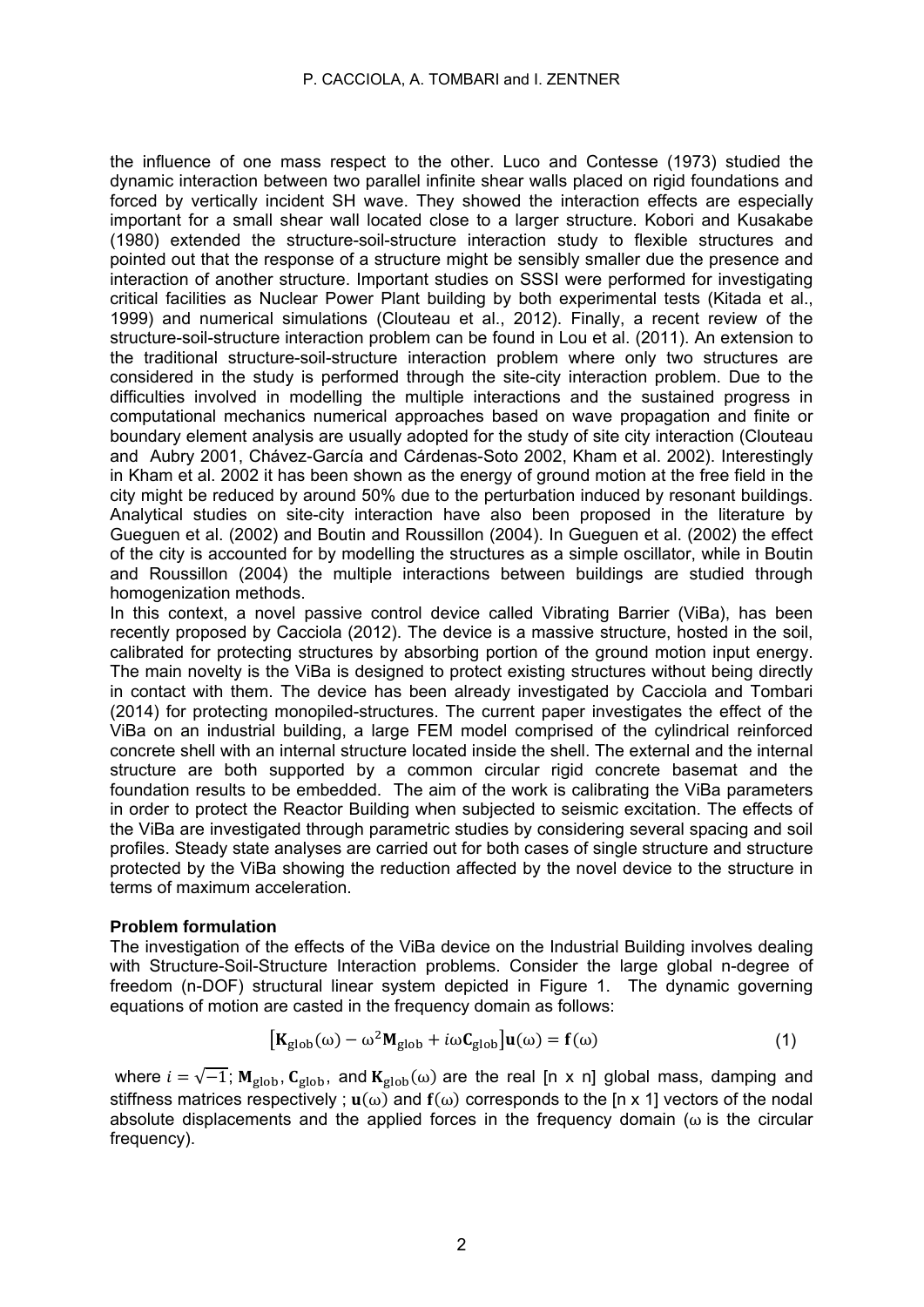

*Figure 1 Subdomains of the considered global problem* 

The global system is partitioned in three subdomains or sub-structures, namely the structure to be protected hereafter referred in the paper by the subscript  $[·]_{str}$ , the proposed device ViBa, indicated by the subscript  $[·]_{ViBa}$ , and the soil-foundations interface denoted by  $[·]_{SF}$ . Therefore, Eq. (1) is restated as:

$$
\begin{Bmatrix}\nK_{ViBa} & 0 & K_{ViBa, SF} \\
0 & K_{str} & K_{str, SF} \\
K_{SF, ViBa} & K_{SF, Str} & K_{SF}\n\end{Bmatrix} - \omega^2\n\begin{bmatrix}\nM_{ViBa} & 0 & M_{ViBa, SF} \\
0 & M_{str} & M_{str, SF} \\
M_{SF, ViBa} & M_{SF, Str} & M_{SF}\n\end{bmatrix} + i\omega\n\begin{bmatrix}\nC_{ViBa} & 0 & C_{ViBa, SF} \\
0 & C_{str} & C_{str, SF} \\
C_{SF, ViBa} & C_{SF, Str} & C_{SF}\n\end{bmatrix}\n\begin{bmatrix}\nu_{ViBa}(\omega) \\
u_{str}(\omega) \\
u_{sr}(\omega)\n\end{bmatrix} =\n\begin{bmatrix}\n0 \\
0 \\
f_{SF}(\omega)\n\end{bmatrix}
$$
\n(2)

The vector  $\mathbf{u}(\omega)$  is hence divided into the [p x 1]-vector of the ViBa,  $\mathbf{u}_{\text{ViBa}}$ , the [q x 1]-vector of the structure,  $\mathbf{u}_{str}$ , and the [r x 1]-vector of the soil-foundations system  $\mathbf{u}_{SF}$ . The mass, damping and stiffness [q x q]-matrices of the structure to be protected, that is  $M_{str}$ ,  $C_{str}$ ,  $K_{str}$ respectively, are derived by a traditional finite element approach. Same approach is used for the [p x p]-matrices,  $M_{VIBa}$ ,  $C_{VIBa}$ ,  $K_{VIBa}$  of the proposed device, the ViBa and for the matrices related to the coupling between structure and foundations indicated by the subscript l⋅J<sub>SF,ViBa</sub> and by the subscript [⋅]<sub>SF,str</sub> and their transpose matrices indicated by the subscript  $[·]_{ViBa,SF}$  and by the subscript  $[·]_{str,SF}$ . The [r x r]-matrices  $M_{SF}$ ,  $C_{SF}$ , and  $K_{SF}$  are the matrices of the nodes at the soil-foundations interface determined by the substructure approach proposed by Kausel (1978); by defining  $K_{dyn}(\omega)$  as the dynamic stiffness matrix, that can be decomposed in the real part (Re) and imaginary part (Im) as:

$$
\mathbf{K}_{\text{dyn}}(\omega) = \text{Re}\{\mathbf{K}_{\text{dyn}}(\omega)\} + i\text{Im}\{\mathbf{K}_{\text{dyn}}(\omega)\}\tag{3}
$$

the following relations are derived:

$$
M_{SF} = M_F \tag{4}
$$

$$
C_{SF} = C_F + Im{K_{dyn}(\omega)}/\omega
$$
\n(5)

$$
\mathbf{K}_{\rm SF} = \mathbf{K}_{\rm F} + \text{Re}\{\mathbf{K}_{\rm dyn}(\omega)\}\tag{6}
$$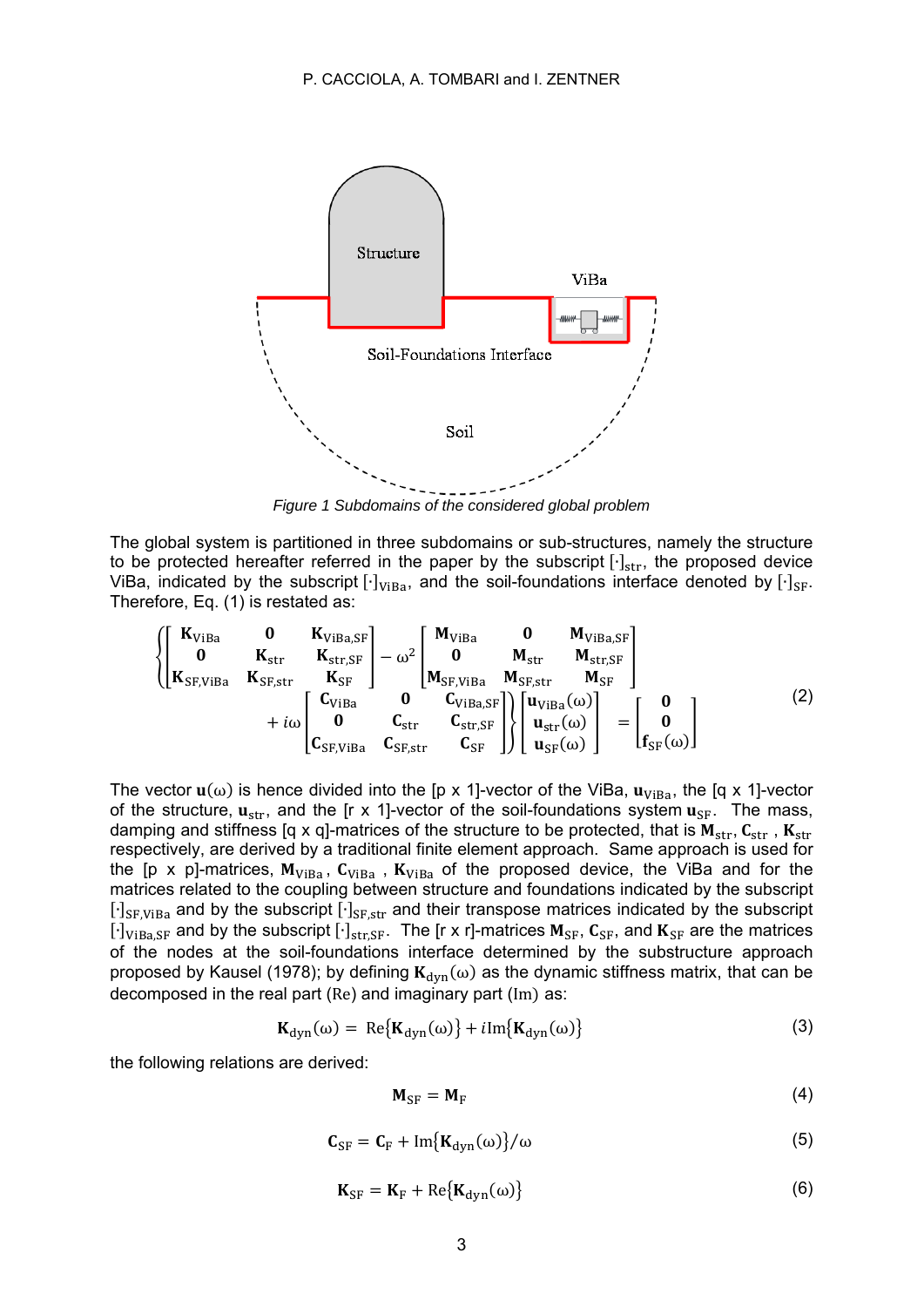$M_F$ ,  $C_F$ , and  $K_F$  the mass, damping and stiffness [r x r]-matrices of the foundation itself, respectively.

The dynamic stiffness matrix  $K_{dyn}(\omega)$  is determined in order to take into account the effects of the soil, such as the soil-foundation interaction, the foundation-soil-foundation interaction, the hysteretic damping as well as the radiation or geometric damping without resorting to a large finite element model of the soil. The dynamic impedance matrix is computed by condensing out the entire soil-foundations system onto the foundation interfaces in the frequency domain. It relates the displacements in the nodes on the structure-soil interface to the interaction forces  $f_s(\omega)$  of the unbounded soil. Both dynamic impedance matrix  $K_{\text{dyn}}(\omega)$ and the interaction force vector  $f_s(\omega)$  are obtained from linear elastodynamic problems solved by means of Boundary Element Method (BEM) approach. The vector  $f_{SE}(\omega)$  collects the loads at the soil-foundation interface due to the free-field motion as follows:

$$
\mathbf{f}_{SF}(\omega) = \mathbf{f}_s(\omega) u_g(\omega) \tag{7}
$$

where  $f_s(\omega)$  is the [r x 1] seismic force vector calculated at the interface for an unit harmonic displacement by means of the BEM analysis and  $u_{\sigma}(\omega)$  is the free field motion displacement at the ground surface.

Afterwards, Craig-Bampton (1968) method is applied to the system in order to reduce the number of DOFs of the global system. The method consists of partitioning the global system into two or more subdomains by holding the boundary conditions fixed and then combining the fixed base modal shapes with the constraint modes of the common interface by means of a modal synthesis. The advantages of the method lie in i) to reduce the number of equations in the nodal space by projecting the problem to the so-called generalized space along with the modal truncation of higher modes; ii) independent analysis of each subdomain and, iii) the responses for various motions of the boundary degree of freedoms to one subdomain are determined without repeating the entire coupled analysis. Hereafter, the formulation is specialized to the specific case involved in the paper and depicted in Figure 1 even though it can be easily generalized to include more structures and ViBa devices. The physical coordinates **u**, are transformed to a hybrid set of physical coordinates at the boundary  $\mathbf{u}_{SF}$ , and modal coordinates at the interior points of the structure,  $\mathbf{q}_{str}$ , and of the ViBa,  $\mathbf{q}_{\text{ViBa}}$ . By truncating the modal coordinates to smaller sets, let us consider  $\mathbf{\psi}^{\text{ViBa}}_{\text{[pxi]}}$ and  $\psi_{\text{qax}}^{\text{str}}$  as the [p x i] - and [q x I]-matrices of the dynamic modal shapes obtained by conventional eigenvalues problem;  $\phi_{\text{[pxr]}}^{\text{VIBa}}$  and  $\phi_{\text{[qxr]}}^{\text{str}}$  as the [p x r] and [q x r] matrices of interface modal shapes of ViBa and structure, respectively. The constraint modes or interface modes  $\phi$  relate the rigid body static unit displacements at the interface  $\mathbf{u}_{\text{SF}}$  to the physical displacements of the elastic degrees of freedom **u**. Furthermore, in case of rigid foundation, the number of constraint modes contained in  $\phi$  is sensibly reduced according to the number of degree of freedoms of the foundation master nodes. Therefore, the generalized coordinate  $Im = i+1+r$ -vector  $a<sup>T</sup>$  listed as (the superscript T indicates the transpose operator):

$$
\mathbf{q}^{\mathrm{T}} = [\mathbf{q}_{\mathrm{ViBa}} \, \mathbf{q}_{\mathrm{str}} \, \mathbf{u}_{\mathrm{SF}} ] \tag{8}
$$

is related to the physical coordinates **, by means of the following relation:** 

$$
\begin{bmatrix} \mathbf{u}_{\text{VIBa}} \\ \mathbf{u}_{\text{str}} \\ \mathbf{u}_{\text{SF}} \end{bmatrix} = \mathbf{P} \begin{bmatrix} \mathbf{q}_{\text{VIBa}} \\ \mathbf{q}_{\text{str}} \\ \mathbf{u}_{\text{SF}} \end{bmatrix}
$$
(9)

where **P** is the reduced Craig-Bampton transformation matrix: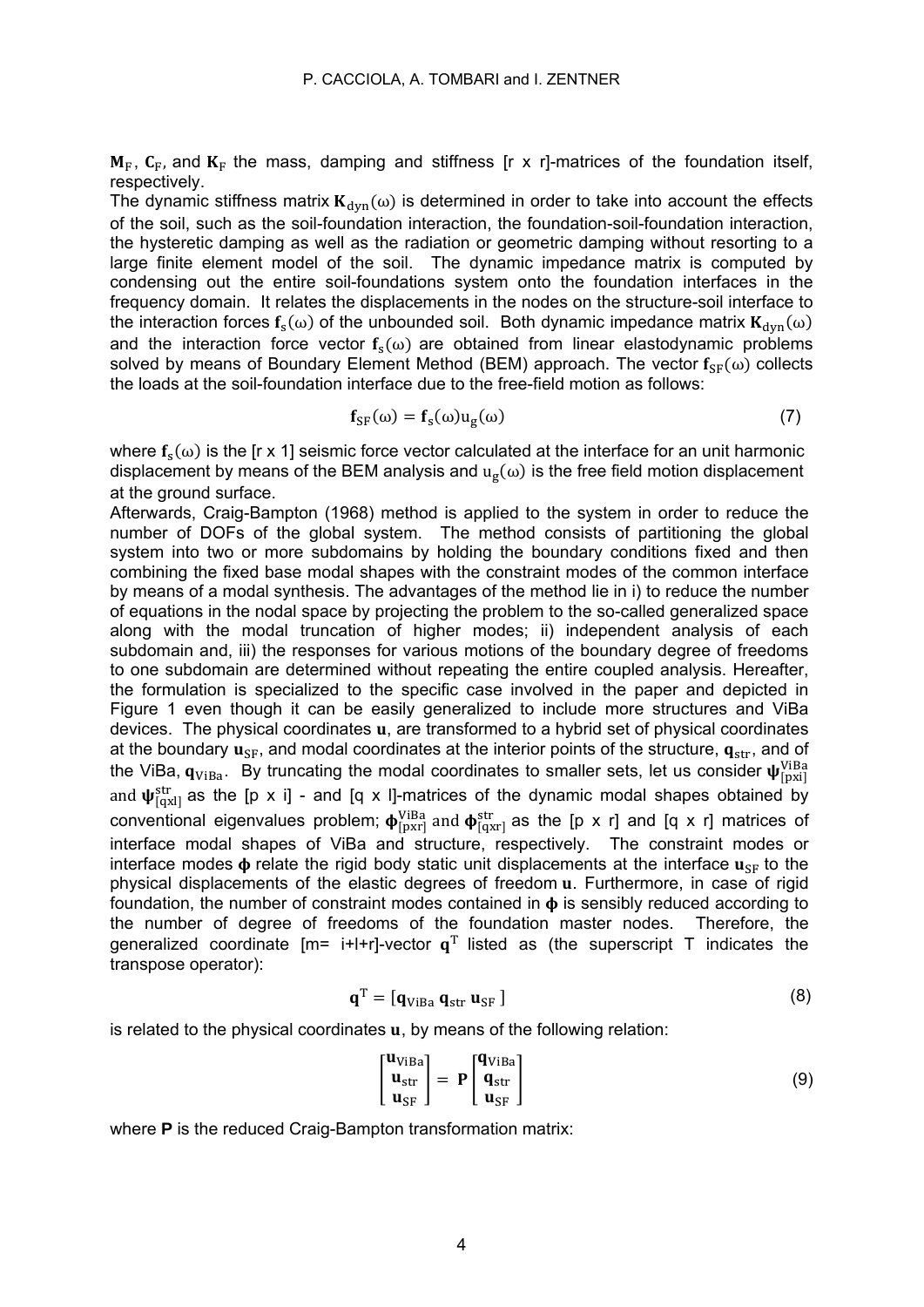$$
\mathbf{P}_{\text{[nxm]}} = \begin{bmatrix} \mathbf{\Psi}_{\text{[pxi]}}^{\text{VIBa}} & \mathbf{0}_{\text{[pxl]}} & \mathbf{\Phi}_{\text{[pxr]}}^{\text{VIBa}} \\ \mathbf{0}_{\text{[qxi]}} & \mathbf{\Psi}_{\text{[qxl]}}^{\text{str}} & \mathbf{\Phi}_{\text{[qxr]}}^{\text{str}} \\ \mathbf{0}_{\text{[rxi]}} & \mathbf{0}_{\text{[rxl]}} & \mathbf{I}_{\text{[rxr]}} \end{bmatrix}
$$
(10)

Note that the physical displacements of the interior points are computed by

$$
\begin{cases} \mathbf{u}_{\text{ViBa}} = \mathbf{\Psi}^{\text{ViBa}} \mathbf{q}_{\text{ViBa}} + \mathbf{\Phi}^{\text{ViBa}} \mathbf{u}_{\text{SF}} \\ \mathbf{u}_{\text{str}} = \mathbf{\Psi}^{\text{str}} \mathbf{q}_{\text{str}} + \mathbf{\Phi}^{\text{str}} \mathbf{u}_{\text{SF}} \end{cases}
$$
(11)

The projection of the dynamic governing Eq. (1) over the base **P**, yields to the Craig-Bampton equation of motion of the reduced model in the frequency domain:

$$
[\mathbf{P}^{\mathrm{T}}\mathbf{K}_{\mathrm{glob}}(\omega)\mathbf{P} - \omega^2 \mathbf{P}^{\mathrm{T}}\mathbf{M}_{\mathrm{glob}}\mathbf{P} + i\omega \mathbf{P}^{\mathrm{T}}\mathbf{C}_{\mathrm{glob}}\mathbf{P}]\mathbf{u}(\omega) = \mathbf{P}^{\mathrm{T}}\mathbf{f}(\omega)
$$
(12)

where the size of each reduced matrices  $P^{T}MP$ ,  $P^{T}CP$ , and  $P^{T}KP$  is [m x m] with m << n. Furthermore, in case of rigid foundation, the number of constraint modes is sensibly reduced to  $r = 12$  corresponding to the degree of freedoms of the master nodes of the two foundations involved in this paper.

#### **ViBa design**

A reduced model is considered for determining the optimal design parameters of the ViBa by accounting only the translational components of the motion and by considering the first natural modes of both the industrial building and the ViBa. In the nodal space, the reduced model is representing through a simplified mechanical system as depicted in Figure 2 whose adopted kinematics is illustrated in Figure 3. Consequently, Eq. (12) is simplified as follows:

$$
\left(\widetilde{\mathbf{K}}_{\text{simp}} - \omega^2 \mathbf{M}_{\text{simp}}\right) \mathbf{U}(\omega) = \mathbf{Q} \mathbf{u}_g(\omega) \tag{13}
$$

or in expanded form :

$$
\begin{cases}\n\begin{bmatrix}\n\tilde{k} & -\tilde{k} & 0 & 0 \\
-\tilde{k} & \tilde{k} + \tilde{k}_{f} + \tilde{k}_{SSSI} & 0 & 0 \\
0 & 0 & -\tilde{k}_{ViBa} & -\tilde{k}_{ViBa} \\
0 & 0 & -\tilde{k}_{ViBa} & \tilde{k}_{ViBa} + \tilde{k}_{fViBA} + \tilde{k}_{SSSI}\n\end{bmatrix} \\
& -\omega^{2}\begin{bmatrix}\nm & 0 & 0 & 0 \\
0 & m_{f} & 0 & 0 \\
0 & 0 & m_{ViBa} & 0 \\
0 & 0 & 0 & m_{fViBa}\n\end{bmatrix}\n\begin{bmatrix}\nU(\omega) \\
U_{f}(\omega) \\
U_{fViBa}(\omega)\n\end{bmatrix} = \begin{bmatrix}\n0 \\
\tilde{k}_{f} \\
0 \\
\tilde{k}_{fViBa}\n\end{bmatrix} u_{g}(\omega)\n\end{cases}
$$
\n(14)

The use of the tilde  $\tilde{\mathbb{S}}$  indicates the complex nature of the stiffness since the dissipation of energy is simulated according to the hysteretic damping model by introducing the complex stiffness as generally indicated below:

$$
\tilde{\mathbf{k}} = \mathbf{k}(1 + i\eta) \tag{15}
$$

where  $\eta$  is the loss factor.

In Eq. (14) the unknown parameters are the mass  $m_{VIBa}$ , the stiffness  $k_{VIBa}$ , and the loss factor  $\eta_{V_{\rm IRa}}$ , i.e. the parameters of the internal unit of the ViBa device. The determination of these parameters is achieved by means of the optimization procedure aimed to reduce the structural response as:

$$
\min\{H(\alpha,\omega)\}\
$$
  
\n
$$
\alpha = \{k_{ViBa}, m_{ViBa}, \eta_{ViBa}\} \in \mathbb{R}_0^+\
$$
\n(16)

where the steady state response of the structure subjected to harmonic excitation namely the transfer function is the component related to the structure of the matrix defined as follows:

$$
\mathbf{H}(\omega) = \left[\mathbf{K}_{\text{simp}} - \omega^2 \mathbf{M}_{\text{simp}}\right]^{-1} \mathbf{Q} \tag{17}
$$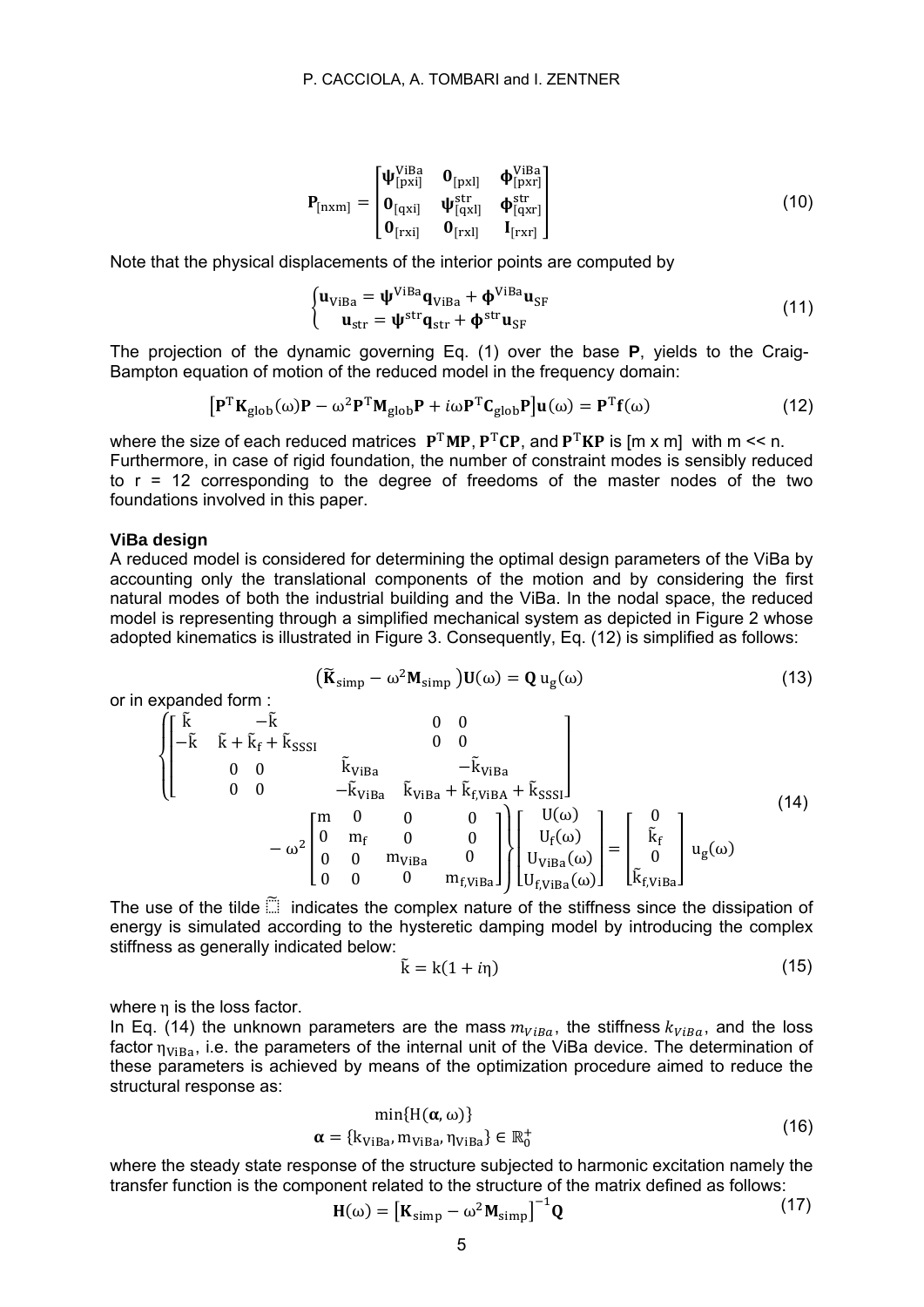For harmonic loads at the circular frequency  $\omega_0$  the optimization procedure is simplified in  $H(\alpha, \omega_0) = 0$ ; after simple algebra, the following formula for the ViBa calibration is achieved:

$$
\tilde{\mathbf{k}}_{\text{ViBa}}^{\text{optimal}} = \frac{(\omega_0^2 \mathbf{m}_{\text{ViBa}}) \left[ \tilde{\mathbf{k}}_{\text{f,ViBa}} + \tilde{\mathbf{k}}_{\text{SSSI}} \left( 1 + \frac{\tilde{\mathbf{k}}_{\text{f,ViBa}}}{\tilde{\mathbf{k}}_{\text{f}}} \right) - \omega_0^2 \mathbf{m}_{\text{f,ViBa}} \right]}{\tilde{\mathbf{k}}_{\text{f,ViBa}} + \tilde{\mathbf{k}}_{\text{SSSI}} \left( 1 + \frac{\tilde{\mathbf{k}}_{\text{f,ViBa}}}{\tilde{\mathbf{k}}_{\text{f}}} \right) - \omega_0^2 (\mathbf{m}_{\text{f,ViBa}} + \mathbf{m}_{\text{ViBa}})
$$
\n(18)

where  $\tilde{k}^{\text{optimal}}_{\text{Viba}} = k_{\text{Viba}}(1 + i\eta_{\text{Viba}})$  while the mass  $m_{\text{Viba}}$  is assigned. Eq. (18) leads to an easy and fast tuning of the ViBa parameters by considering only the values of the soil impedances evaluated at the circular frequency  $\omega_0$ . It should be emphasized that through Eq. (18), the structure is completely stopped (U( $\omega$ ) = 0) since the ViBa is absorbing all the input energy.

#### **Parametric analyses**

Parametric analyses considering various soil profiles as well as mechanical and geometrical properties of the ViBa are performed for testing its efficiency on protecting an Industrial Building from dynamic loads as depicted in Figure 4. The investigated industrial building is reproduced by means of the Code\_Aster open source FE-software (2013) according to the case study described in the report EPRI (2006). Significant dimensions are reported in Table 1. The ViBa is externally modelled as a circular embedded foundation; two different dimensions of the radius and the embedded height are considered, the first, referred to ViBaD1 has the same dimensions of the Industrial Building foundation and the second, referred to ViBaD05, has the radius and the embedded height halved than the previous one. Three linear elastic homogenous soil deposits of 30-meter thickness resting on bedrock are investigated; their properties are summarized in Table 2 representing the soil categories A-B-C defined in the Eurocode 8. The soil impedances are derived from the impedance matrix obtained by BEM formulation by means of Miss3D (Clouteau, 2005). The analyses are conducted by solving Eq. (12) where the assumption of rigid foundations has been done. The aim is to decrease the maximum acceleration of the dome of the Industrial Building subjected to the harmonic load at the frequency  $\omega_0$  =21.05 rad/s. The reduced model is derived by considering the first natural modes of the structures and the ViBa and the horizontal components of the soil movements. Therefore, Eq. (18) is applied for calibrating the internal unit of the ViBa in order to absorb the harmonic load at the frequency  $\omega_0$  =21.05 rad/s. The optimal damping derived from Eq. (18) yields a negative value of the critical damping; thus the minimum real value  $\eta_{ViBa} = 0$  is assigned. Figure 5 shows the real part of the soil impedances used for applying Eq. (18); the quantities are evaluating at the frequency  $\omega_0$ =21.05 rad/s indicated by the dashed line. Figure 6 shows the amplification function of the nodal displacement of the top of the dome obtained by Code\_Aster, for the case of Industrial Building protected by ViBaD05 placed at a distance of 6.45m. Several mass ratio  $m_{VIBa}/m$ where  $m$  is the mass of the Industrial Building, are considered. The response at the circular frequency  $\omega_0$  shows a minimum value due to the effect of coupling with the ViBa. This minimum is almost independent of the mass ratio. The efficiency of the ViBa is evaluated in terms of reduction factor (RF) defined as the ratio between the maximum nodal displacement of the structure in the case of coupling  $U^{str}_{coupled}$  and uncoupling  $U^{str}_{uncoupled}$  with the ViBa, under the harmonic excitation at a given frequency  $\omega_0$ , as follows:

$$
RF = \frac{|U_{coupled}^{str}(\omega_0)|}{|U_{uncoupled}^{str}(\omega_0)|}
$$
(19)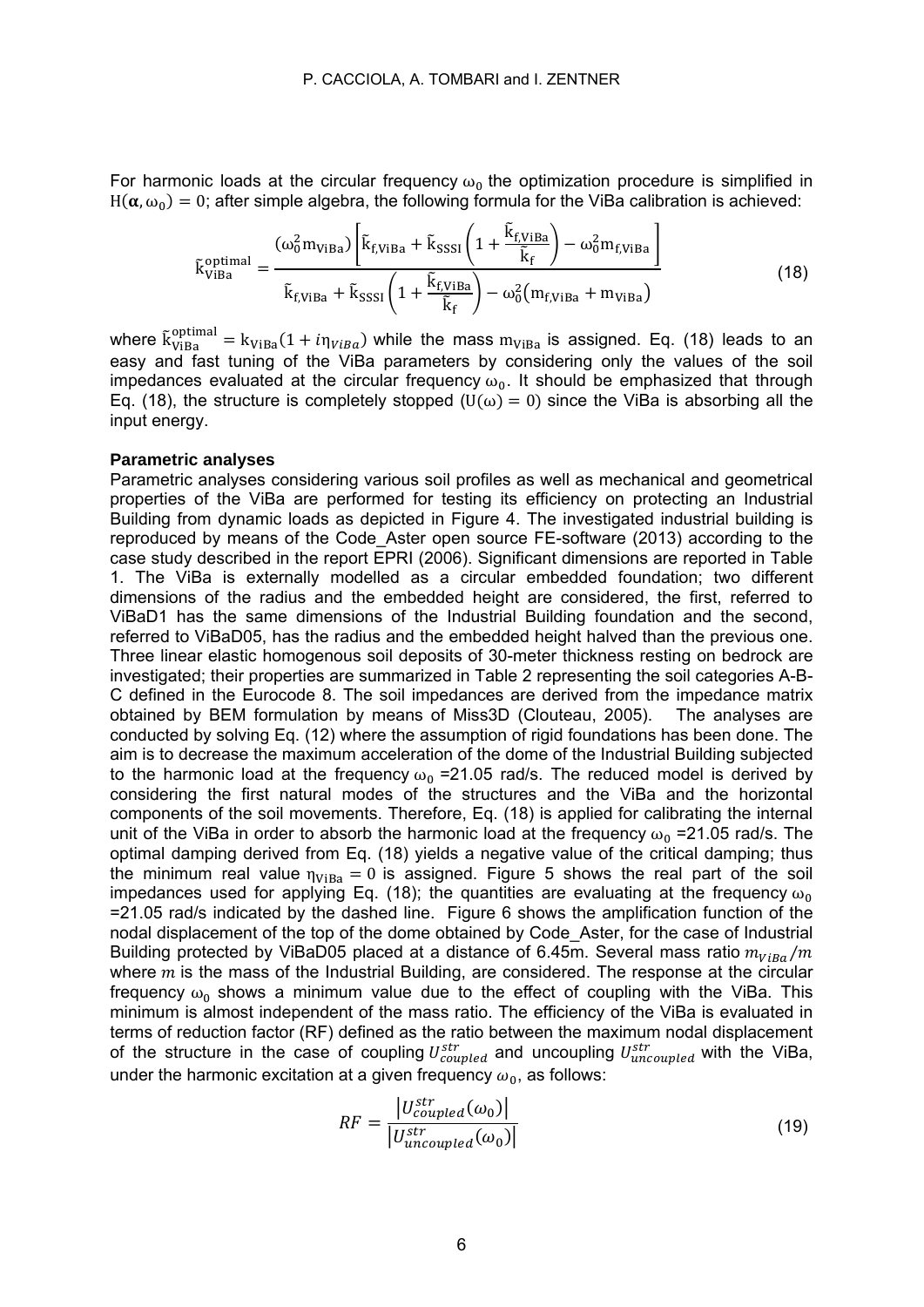

*Figure 2 Simplified model Figure 3 Kinematics of the system* 

The calculated RF is 0.25 for each considered case; therefore, a relevant reduction of the 75% is achieved. A summary of the results for the same is reported in **Error! Reference**  source not found. by applying increasing ViBa loss factors. The efficiency of the ViBa increases with the increase of the mass and decreases with the increase of the loss factor. Finally, in Figure 7 are depicted the RF curves by varying the spacing from the Industrial Building for the two types of ViBa, i.e. ViBaD05 and ViBaD1. It is worth emphasized that the best results are obtained with the smaller ViBa (ViBaD05) than the larger one since the RF is lower at the same considered distance.



*Figure 4 Investigated Case Study of an Industrial Building protected by ViBa*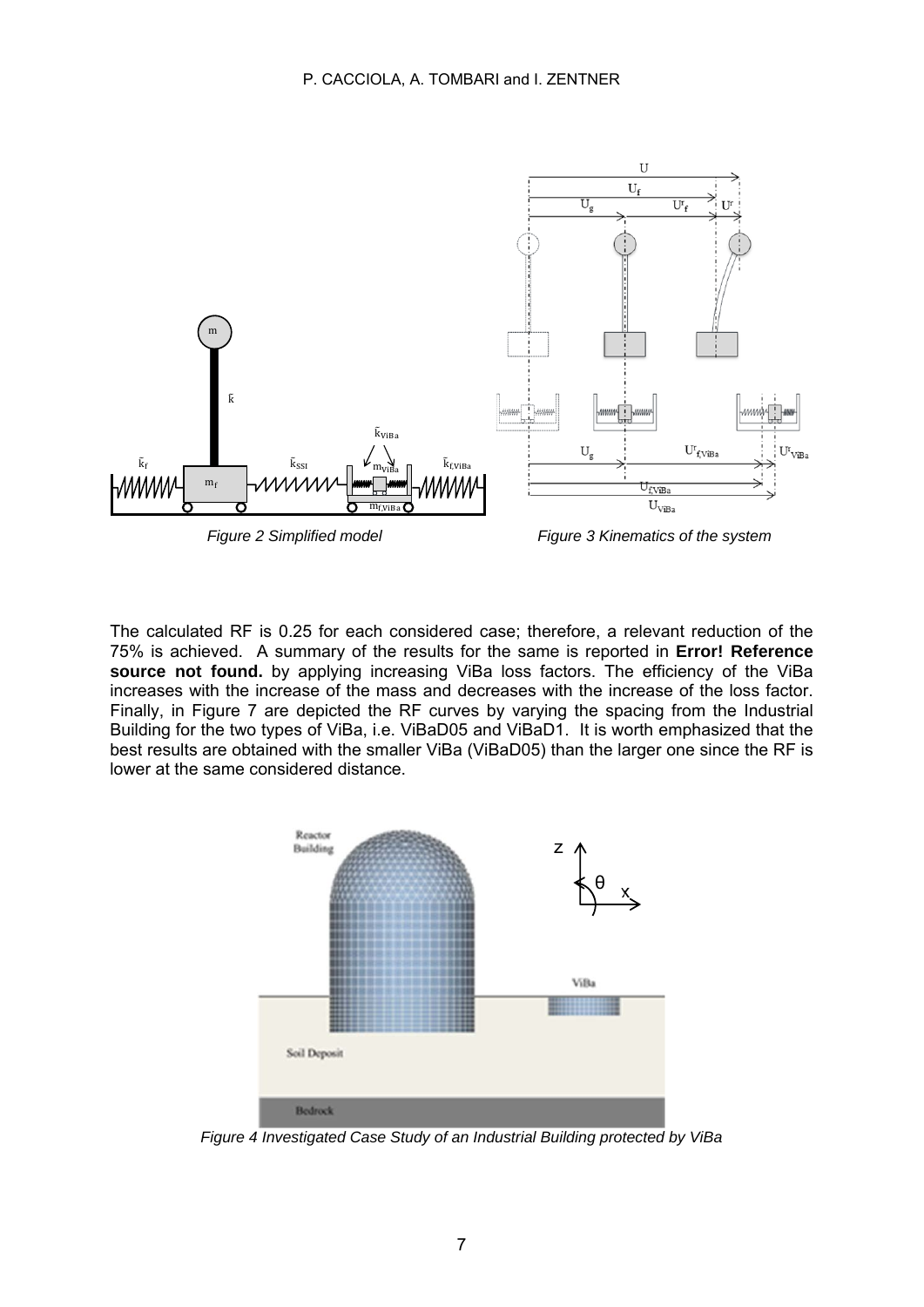# P. CACCIOLA, A. TOMBARI and I. ZENTNER

*Table 1 Significant dimensions of the Reactor Building* 

| Reactor Building shell radius      | 25.8 m  |
|------------------------------------|---------|
| <b>Basement shell radius</b>       | 25.8 m  |
| Height of springline above basemat | 46.12 m |
| Embedded height                    | 12.9 m  |
| Wall thickness                     | 1.07 m  |
| <b>Basemat thickness</b>           | 3.05 m  |

| Table 2 Dynamic properties or the soil deposits ased in the Work |                           |      |      |                                                               |      |      |  |  |
|------------------------------------------------------------------|---------------------------|------|------|---------------------------------------------------------------|------|------|--|--|
| Soil Type                                                        | $V_S$ [ms <sup>-1</sup> ] |      |      | $V_P$ [ms <sup>-1</sup> ] G [GPa] $\rho$ [kg/m <sup>3</sup> ] |      |      |  |  |
|                                                                  | 800                       | 2653 | 3.9  | 2100                                                          | 0.1  | 0.45 |  |  |
| в                                                                | 400                       | 1327 | 0.97 | 2100                                                          | 0 1  | 0.45 |  |  |
| C.                                                               | 200                       | 663  | 0.24 | 2100                                                          | 0 1  | 0.45 |  |  |
| <b>BEDROCK</b>                                                   | 800                       | 2653 | 0.06 | 2100                                                          | 0.05 | 0.45 |  |  |

*Table 2 Dynamic properties of the soil deposits used in the work* 

### **Concluding Remarks**

The paper presents the application of the Vibrating Barrier (ViBa) on a model of Industrial Building. The industrial building has been modelled according to the finite element approach by means of the Code\_Aster open source FE-software whereas the BEM formulation has been used to model the soil by means of Miss3D. The design of the ViBa has been performed through the mean of a reduced model derived by means of the Craig-Bampton procedure in the frequency domain. The calibration has been verified through comparison between dynamic response of the exact and reduced model. Parametric analysis has been carried out by varying the type of soil, distance between ViBa and structure as well as the geometric and mechanical properties of the ViBa. Under ground motion harmonic loads, reductions of the maximum displacement of the dome of the Industrial Building up to 75% have been achieved even for small mass ratio between structure and ViBa.



*Figure 5 Real part of the soil impedances a)SSI and b)SSSI for case with the soil type B and ViBAD05*  by varying the distance; the dashed line indicates the frequency of calibration for the reduced model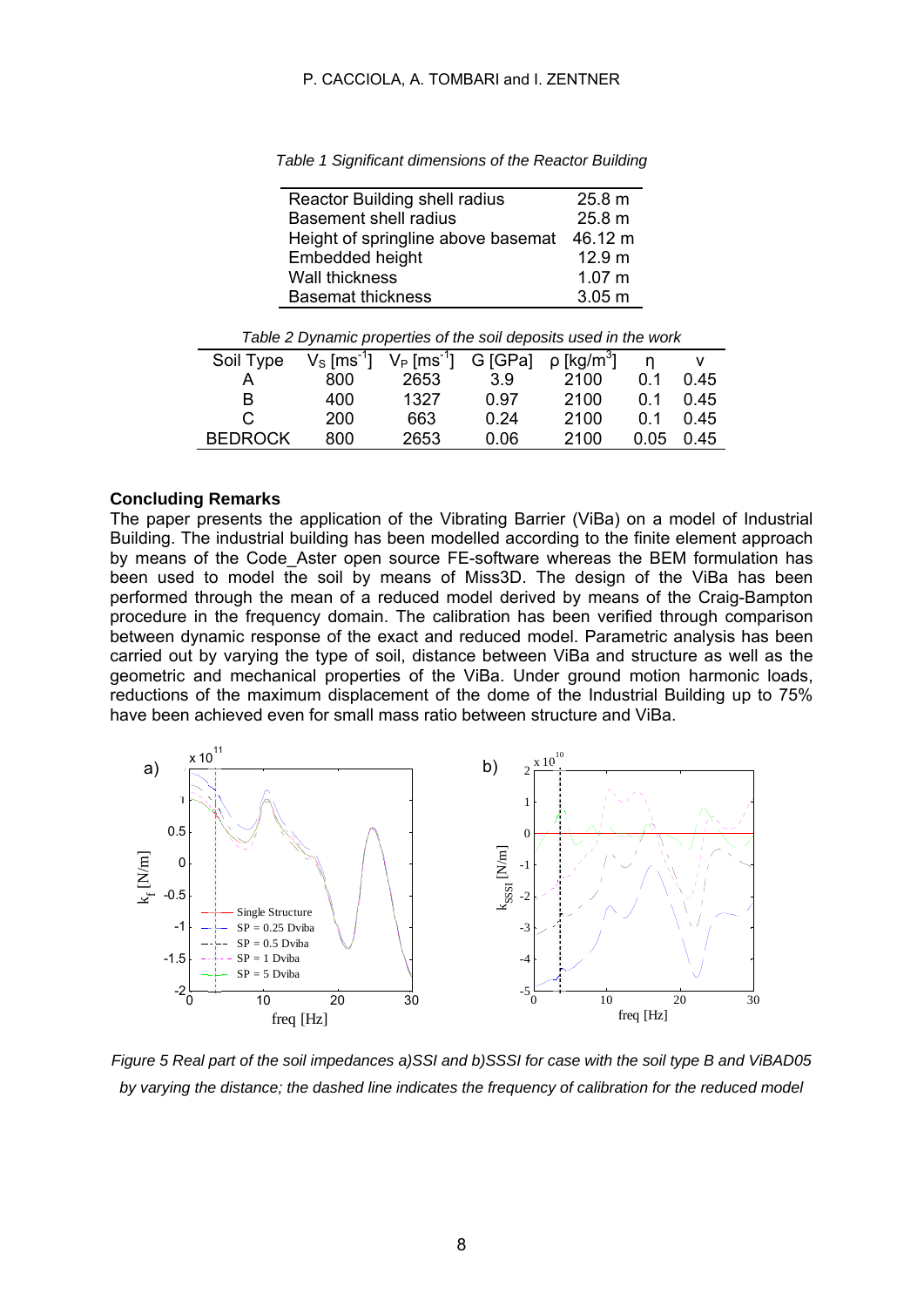

*Figure 6 Amplification function of the node at the top of the dome for several mass ratio e ViBa damping set to 0 for case with the soil type B and ViBAD05* 



*Figure 7 RF curves obtained for case with the soil type B and ViBAD05*